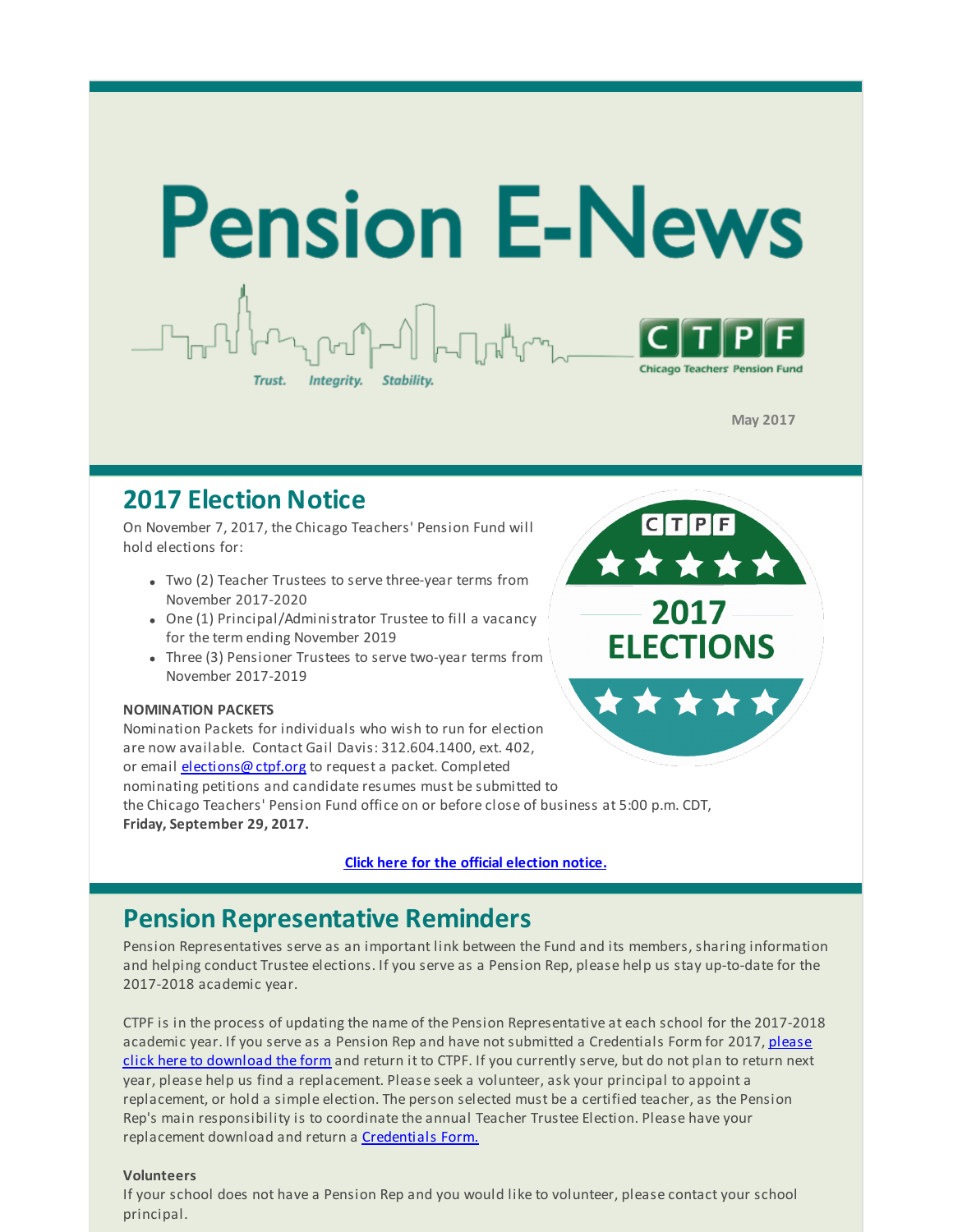# **Africa Summit**



Africa investor (Ai), the international investment and communications group, and Africa50 in partnership with the African Development Bank, co-hosted the third Ai CEO Infrastructure Project Developers Summit on May 3 in Durban, South Africa. **CTPF Executive Director Charles Burbridge** and **Director of Investments Angela Miller-May** were invited to speak at the conference where Ameenah Gurib-Fakim, President of Mauritius, and Macky Sall, President of Senegal, were the keynote speakers. The Summit brought together more than 200 CEO-level project developers, financiers, and officials from development finance institutions to

discuss facilitating infrastructure project development in Africa. The event was preceded by the Africa Pension and Sovereign Wealth Fund Leaders' Summit, which brought together top US and African pension and sovereign wealth fund managers to explore how they could invest in African project [development.](http://r20.rs6.net/tn.jsp?f=001PrDQ1HR3wQ7k85-rH90Jb2TCkQ2jaLci3Sq_PEE4PzQtlAB7QzrO6kxNxXq-zjXOL4H63VnmWDwgaCZ0IJ2pDfiUd6NBzn7Imzhxl2Oqds_08kX6rkDCfNikAUP5sqmFgPG1CQ_JCp26ig0EzSIWExLWgHqtAdHtio6u-YLot8SnpsfXGpNalkJUNWFR0xGDELDyzXy1IzQ=&c=&ch=) Click here to read more about the 2017 Summit.

## **CTPF Welcomes CLO**

John Schomberg joined the Fund in May 2017 as Chief Legal Officer. Schomberg previously served as General Counsel for the State of Illinois under Governor Pat Quinn, led Clark Hill's Government & Public Affairs practice group in Chicago, and worked as the liaison to the US Attorney's Office. He also practiced constitutional and commercial litigation for the City of Chicago. He began his legal career at Mayer Brown in Chicago, where he was a litigator working on securities, commercial, and internal investigation matters. Schomberg holds a BA from the The College of William and Mary and a JD from New York University School of Law.



# **CTPF Retirees: Open Enrollment 2018**

The 2018 Open Enrollment Period for health insurance will run from October 1 - 31, 2017. CTPF offers seminars and webinars to educate members about CTPF's health insurance plans. Health insurance webinar registration opens Tuesday, August 22, 2017, at *www.ctpf.org.* Webinars will be posted online and available for on-demand viewing the week after the presentation. Health insurance seminar registration for all seminars begins Friday, September 22, 2017, at 9:00 a.m.

# **SAVE THE DATE**

2018 Open Enrollment Period October 1-31, 2017



Monday, October 2, 2017 10:00 a.m. - Non-Medicare Plans

Wednesday, October 4, 2017 10:00 a.m. - Medicare Plans



Tuesday, October 3, 2017 Harold Washington Library 9:00 a.m. - Medicare plans 1:00 p.m. - Non-Medicare plans

Thursday, October 5, 2017 **Hilton Oak Lawn** 9:00 a.m. - Medicare plans 1:00 p.m. - Non-Medicare plans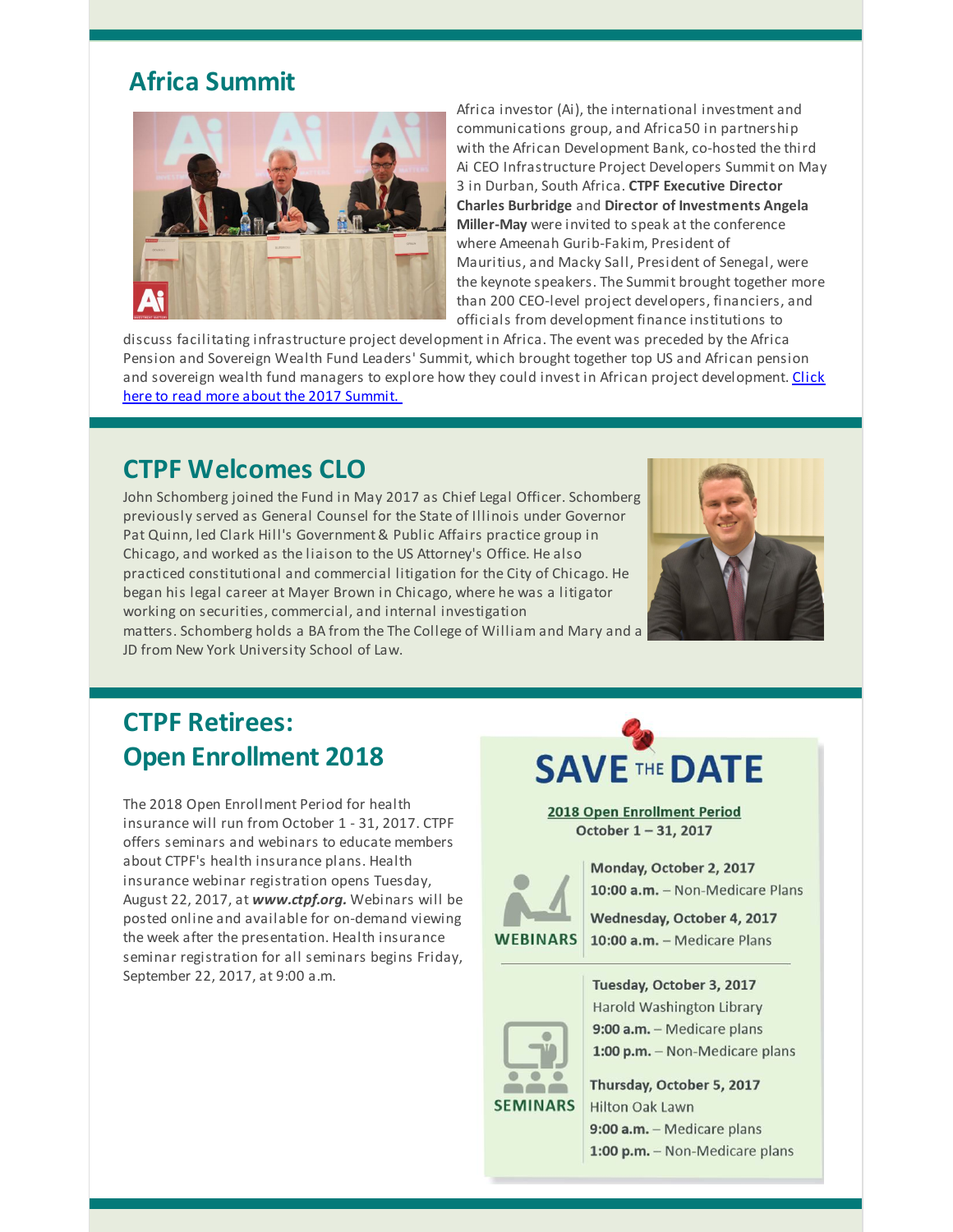### **Health Insurance Subsidy for Non-CTPF Participants**

Retirees currently enrolled in CTPF-sponsored health plans receive any available health insurance premium subsidy in their monthly pension check. Retirees who do not participate in a CTPF health plan may apply for a subsidy.



On February 27, 2017, CTPF mailed applications for the period January 1 - December 31, 2016, to members who were not enrolled in CTPF health insurance plans. Please note that CTPF will not subsidize Part A premiums for members with pension

benefit effective dates of July 1, 2016, or later.

**Completed applications must be returned to CTPF with required documentation by August 31, 2017. Call CTPF Member Services at 312.641.4464 with questions about the subsidy or application.**

## **2017 Pension Payment Schedule**

The schedule for mailing checks and direct deposit dates through July is listed below. [Click](http://r20.rs6.net/tn.jsp?f=001PrDQ1HR3wQ7k85-rH90Jb2TCkQ2jaLci3Sq_PEE4PzQtlAB7QzrO6oSh1-_kCUcHtNBS1N_Q1vsG7qLBlaKKxcasbTBEBTtJUU15ljryAbpovRyCY_PZGygMtYT-yiwFzgmkqkf0II4o6rWSoRq9Rm8FVR5CjqM_IprEb7MRHh9RDgnL9iFhva2hm88zuH9c1B_Fxb0JyBgpcRk1zHVj8Q==&c=&ch=) here for a printable PDF of the full schedule.

| <b>Month</b>     | <b>Check Mailing Date</b> | <b>Direct Deposit Date</b> |
|------------------|---------------------------|----------------------------|
| June 2017        | May 30, 2017              | June 1, 2017               |
| <b>July 2017</b> | June 29, 2017             | July 3, 2017               |
| August 2017      | July 28, 2017             | August 1, 2017             |



Board of Trustees and Investment Committee meetings are held in the CTPF office at 9:30 a.m. and are open to the public. Confirm meeting times/dates at *www.ctpf.org*.

| <b>JUNE</b>   | 7 - CTPF extended hours for retirement counseling<br>sessions   $4:00 - 7:00$ p.m.<br>15 - Board of Trustees meeting $9:30$ a.m.<br>22 - Investment Committee meeting   9:30 a.m. |
|---------------|-----------------------------------------------------------------------------------------------------------------------------------------------------------------------------------|
| <b>JULY</b>   | 4 - Independence Day   Office Closed<br><b>20</b> - Board of Trustees meeting $9:30$ a.m.<br>27 - Investment Committee meeting 19:30 a.m.                                         |
| <b>AUGUST</b> | <b>17</b> -Board of Trustees meeting   9:30 a.m.<br><b>22</b> - Investment Committee meeting   9:30 a.m.                                                                          |